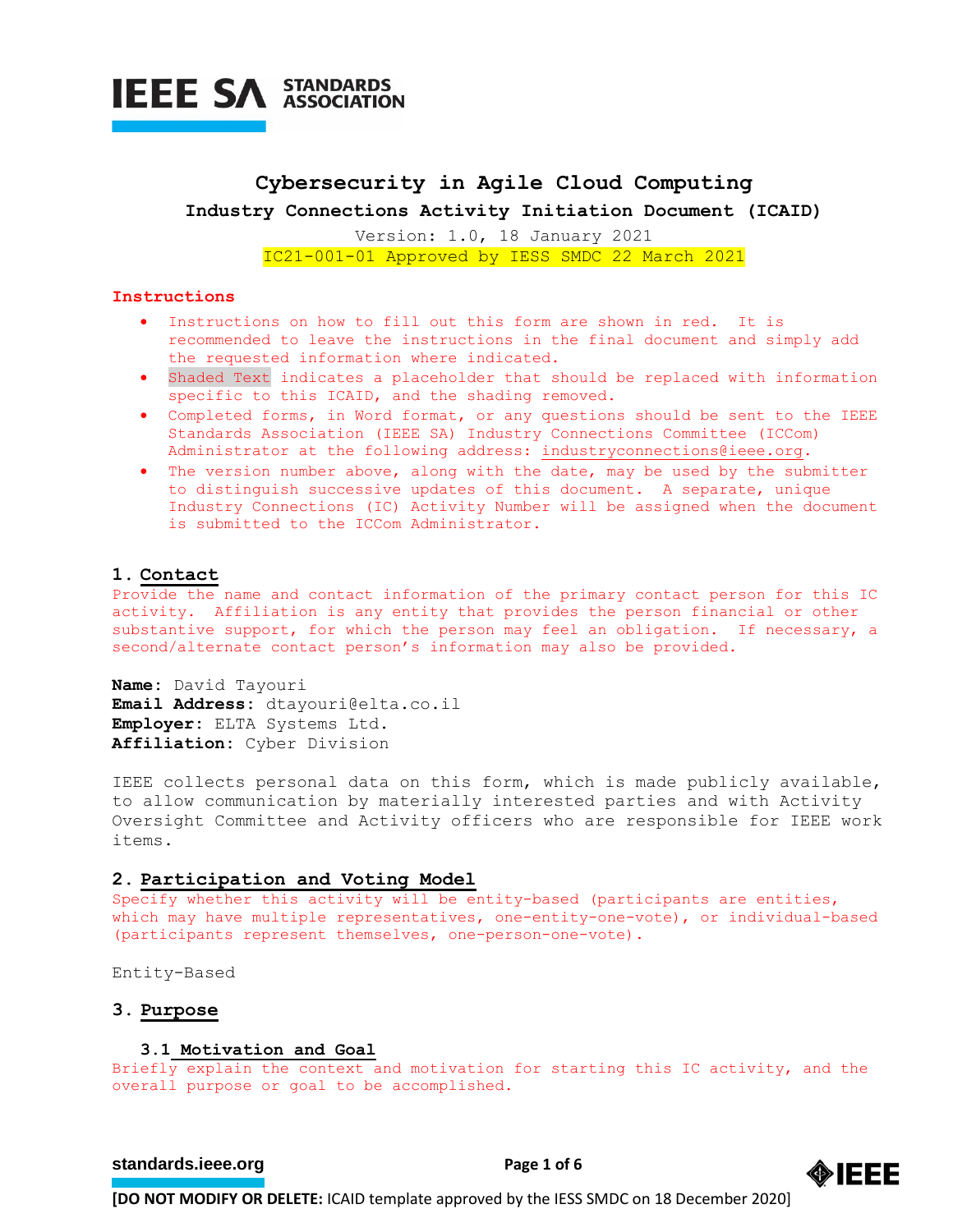In the era of agile computing, more organizations move their data centers and development resources to the cloud, in order to be able to use resources (networks, infrastructure and software) as and when required, and not have to pay for them when not being used. During 2020, especially because of COVID-19, more organizations transitioned to the cloud, enabling their employees to work from home. Therefore, secured remote access, in particular in a zero trust environment like the cloud, is now challenging more than ever.

The goals of this activity are to raise awareness of cloud remote access security risks (e.g. by workshops and conferences), recommend best practices and guidelines for cloud remote access and propose standards and certificates for cloud service providers regarding (context-aware) secured remote access.

In order to achieve these goals, we will start by framing the problems, identifying the existing approaches and technologies and examining solutions. In addition, we will perform a gap analysis of the existing cloud standards and certifications and evaluate the need for extending them for secured remote access. Emphasis will be put on defense organizations, which have more restricted security requirements, and may require more restricted security on remote access to their data.

Possible subjects of interest that will be examined by this activity:

- Provide a standard framework for authorization decisions based on projected cyber risk and authentication-based trust factors
- Leverage highly-correlated data points as real-time authentication factors for a given authorization scenario
- Define security guardrails around identity, platform, and applicationlevel security in remote access scenarios
- Dynamically alter security and auditing controls based on importance of data, the environment context and level of risk in authorized activities

#### **3.2 Related Work**

Provide a brief comparison of this activity to existing, related efforts or standards of which you are aware (industry associations, consortia, standardization activities, etc.).

The [Cloud Security Alliance](https://cloudsecurityalliance.org/) (CSA) is a not-for-profit organization with the mission to promote the use of best practices for providing security assurance within cloud computing, and to provide education on the uses of cloud computing to help secure all other forms of computing. CSA operates a cloud security provider certification program, the CSA Security, Trust & Assurance Registry (STAR), a three-tiered provider assurance program of self-assessment, 3rd-party audit and continuous monitoring.

The [Object Management Group](https://www.omg.org/) (OMG) is an international, open membership, notfor-profit technology standards consortium. The OMG [Cloud Working Group](https://www.omg.org/cloud/) publishes vendor-neutral guidance on important considerations for cloud

## **[standards.ieee.org](http://standards.ieee.org/)**<br> **Page 2 of 6**

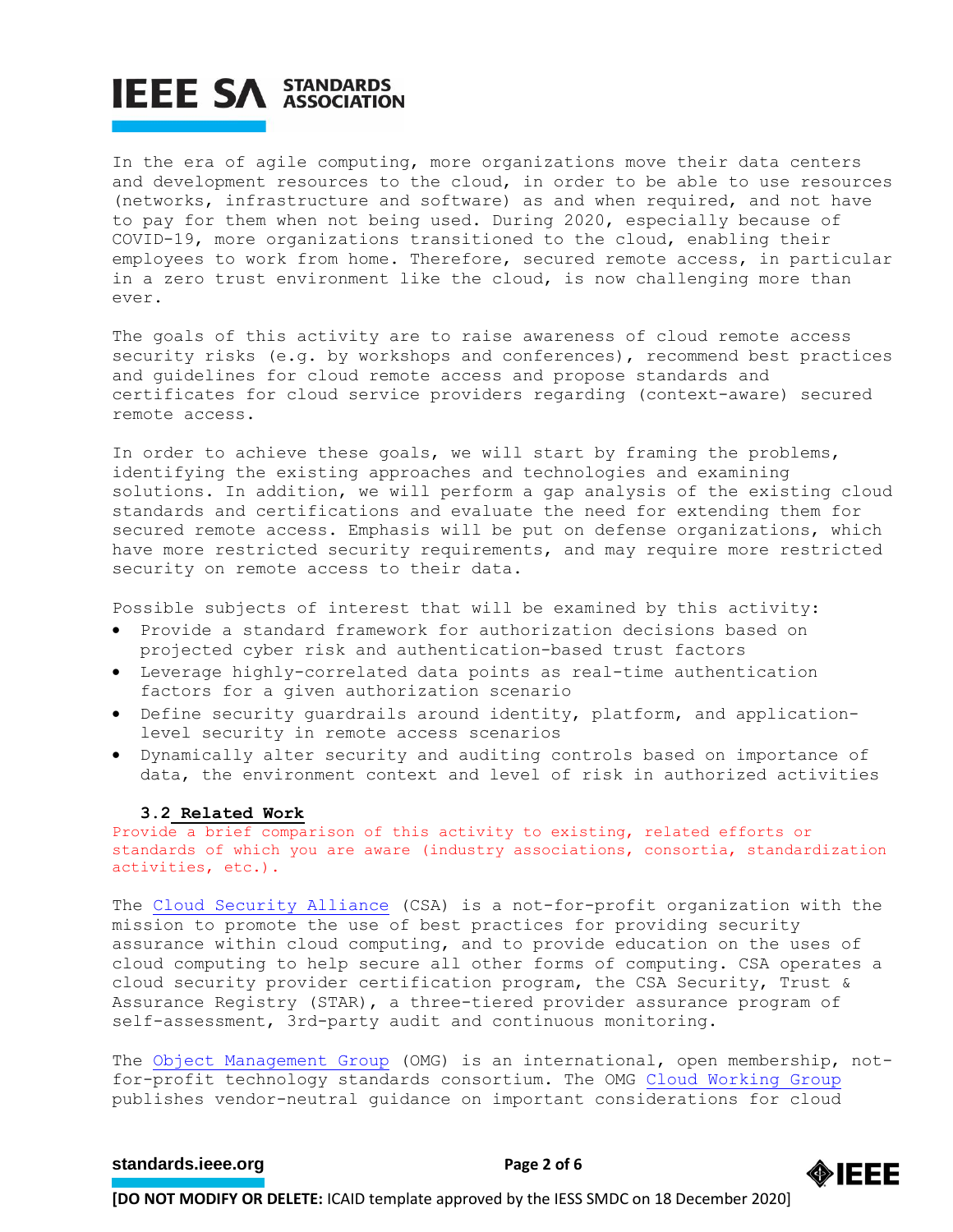computing adoption, highlighting standards, opportunities for standardization, cloud customer requirements, and best practices to foster an ecosystem of open, standards-based cloud computing technologies.

The [Cloud Signature Consortium](https://cloudsignatureconsortium.org/) (CSC) is a group of industry and academic organizations committed to building a new standard for cloud-based digital signatures that will support web and mobile applications and comply with the most demanding electronic signature regulations in the world.

None of the mentioned organizations/working groups deeply handles the secured remote access to cloud.

#### **3.3 Previously Published Material**

Provide a list of any known previously published material intended for inclusion in the proposed deliverables of this activity.

None

#### **3.4 Potential Markets Served**

Indicate the main beneficiaries of this work, and what the potential impact might be.

The best practices and guidlines for secured remote access will be beneficial to the organizations whose employees access the cloud, since we intend to create a more secure solution for accessing the cloud. The standards and certificate we will propose will affect cloud service providers and enable more secured access to the cloud for anyone who uses cloud services.

### **3.5 How will the activity benefit the IEEE, society, or humanity?**

One of the activity goals is proposing new standards to ensure secured remote access to the cloud, supporting IEEE's goal of advancing technology for humanity. This will assist IEEE in achieving its goals, and will enhance its reputation for addressing key emerging challenges. Users of cloud services will benefit from more secured access to the cloud.

#### **4. Estimated Timeframe**

Indicate approximately how long you expect this activity to operate to achieve its proposed results (e.g., time to completion of all deliverables).

### **Expected Completion Date:** 03/2023

IC activities are chartered for two years at a time. Activities are eligible for extension upon request and review by ICCom and the responsible committee of the IEEE SA Board of Governors. Should an extension be required, please notify the ICCom Administrator prior to the two-year mark.

## **5. Proposed Deliverables**

## **[standards.ieee.org](http://standards.ieee.org/)**<br> **Page 3 of 6**

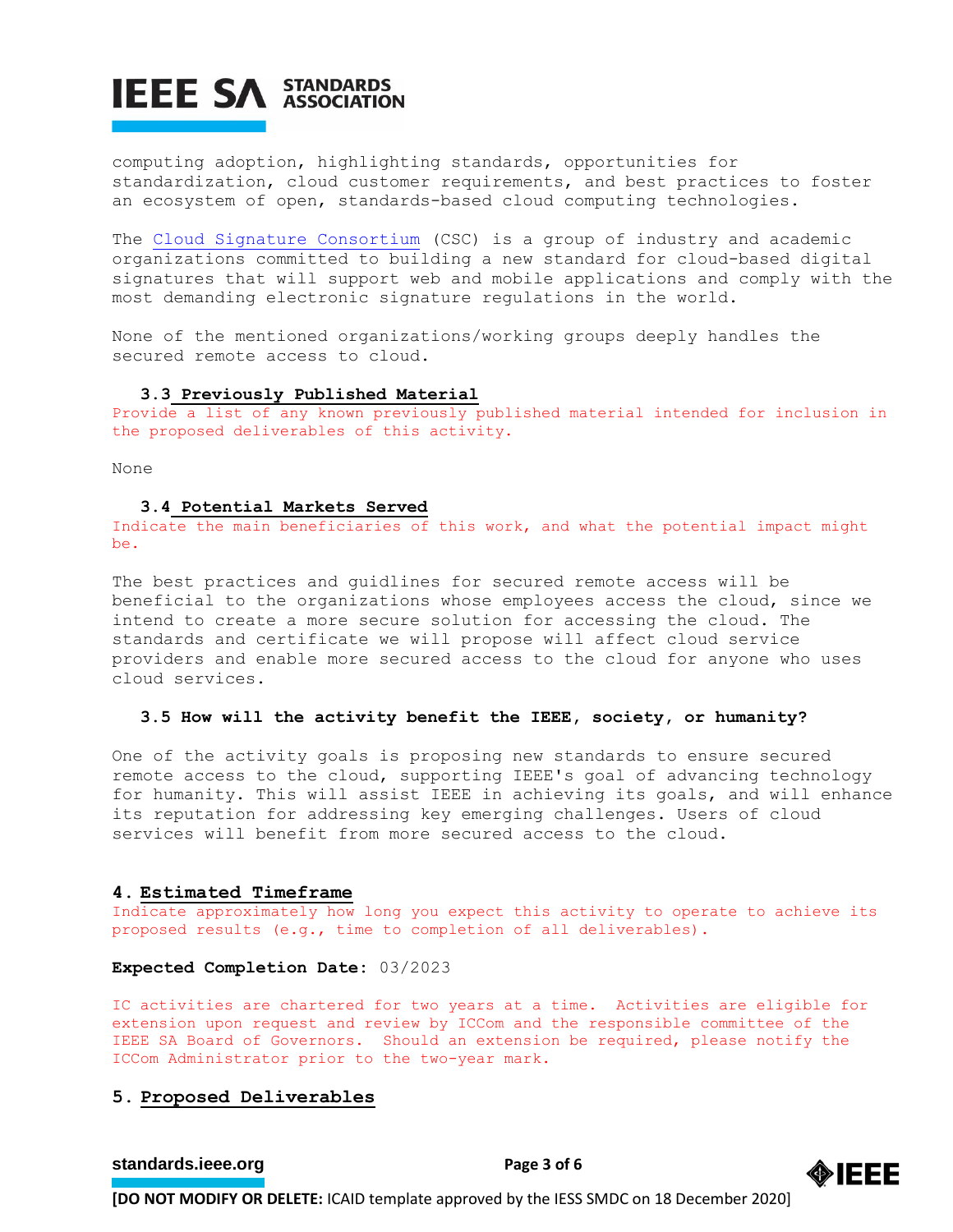Outline the anticipated deliverables and output from this IC activity, such as documents (e.g., white papers, reports), proposals for standards, conferences and workshops, databases, computer code, etc., and indicate the expected timeframe for each.

- White Paper (framing the problems, current architectures, the need to address secure practices, technical approaches etc.) (4 months)
- Standards and certifications gap analysis (4 months)
- Recommendations for best practices & guidelines, for medium-large companies, in particular defense companies (4 months)
- Proposing IEEE standards/certifications (6 months)
- Workshops/conferences for awareness on Cloud Security and best practices (6 months)

## **5.1 Open Source Software Development**

Indicate whether this IC Activity will develop or incorporate open source software *in the deliverables. All contributions of open source software for use in Industry Connections activities shall be accompanied by an approved IEEE Contributor License Agreement (CLA) appropriate for the open source license under which the Work Product will be made available. CLAs, once accepted, are irrevocable. Industry Connections Activities shall comply with the IEEE SA open source policies and procedures and use the IEEE SA open source platform for development of open source software. Information on IEEE SA Open can be found at [https://saopen.ieee.org/.](https://saopen.ieee.org/)* 

Will the activity develop or incorporate open source software (either normatively or informatively) in the deliverables?: No, there is no intention to deliver software

#### **6. Funding Requirements**

Outline any contracted services or other expenses that are currently anticipated, beyond the basic support services provided to all IC activities. Indicate how those funds are expected to be obtained (e.g., through participant fees, sponsorships, government or other grants, etc.). Activities needing substantial funding may require additional reviews and approvals beyond ICCom.

No funding requests are anticipated beyond the basic IC support services provided by IEEE.

### **7. Management and Procedures**

#### **7.1 Activity Oversight Committee**

Indicate whether an IEEE committee of some form (e.g., a Standards committee) has agreed to oversee this activity and its procedures.

**Has an IEEE committee agreed to oversee this activity?:** No

If yes, indicate the IEEE committee's name and its chair's contact information.

**IEEE Committee Name:** Committee Name

## **[standards.ieee.org](http://standards.ieee.org/)**<br> **Page 4 of 6**

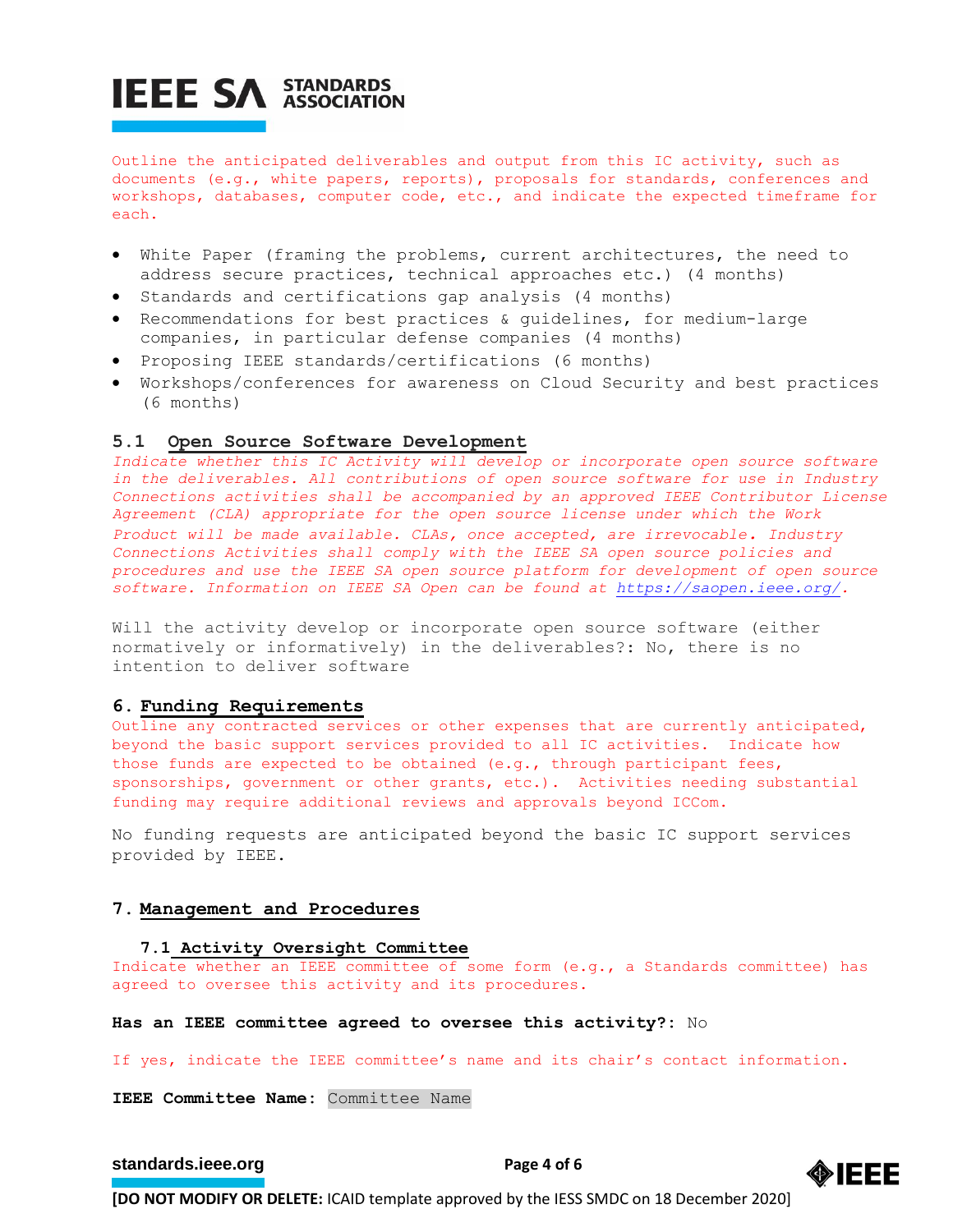## **Chair's Name:** Full Name **Chair's Email Address:** who@where

Additional IEEE committee information, if any. Please indicate if you are including a letter of support from the IEEE Committee that will oversee this activity.

IEEE collects personal data on this form, which is made publicly available, to allow communication by materially interested parties and with Activity Oversight Committee and Activity officers who are responsible for IEEE work items.

### **7.2 Activity Management**

If no Activity Oversight Committee has been identified in 7.1 above, indicate how this activity will manage itself on a day-to-day basis (e.g., executive committee, officers, etc).

An executive committee will be established from the members of the working group.

## **7.3 Procedures**

Indicate what documented procedures will be used to guide the operations of this activity; either (a) modified baseline *Industry Connections Activity Policies and Procedures,* (b) Standards Committee policies and procedures accepted by the IEEE SA Standards Board, or (c) Working Group policies and procedures accepted by the Working Group's Standards Committee. If option (a) is chosen, then ICCom review and approval of the P&P is required. If option (b) or (c) is chosen, then ICCom approval of the use of the P&P is required.

We will use the [abridged](https://standards.ieee.org/content/dam/ieee-standards/standards/web/governance/iccom/IC_Activity_PP_Abridged_Entity.doc) Industry Connections Activity Policies and Procedures.

## **8. Participants**

#### **8.1 Stakeholder Communities**

Indicate the stakeholder communities (the types of companies or other entities, or the different groups of individuals) that are expected to be interested in this IC activity, and will be invited to participate.

Regulators, Industries, Cloud Service Providers, Cybersecurity Vendors, Academia.

### **8.2 Expected Number of Participants**

Indicate the approximate number of entities (if entity-based) or individuals (if individual-based) expected to be actively involved in this activity.

 $5 - 6$ 

## **8.3 Initial Participants**

## **[standards.ieee.org](http://standards.ieee.org/) EXECUTE: Page 5 of 6**